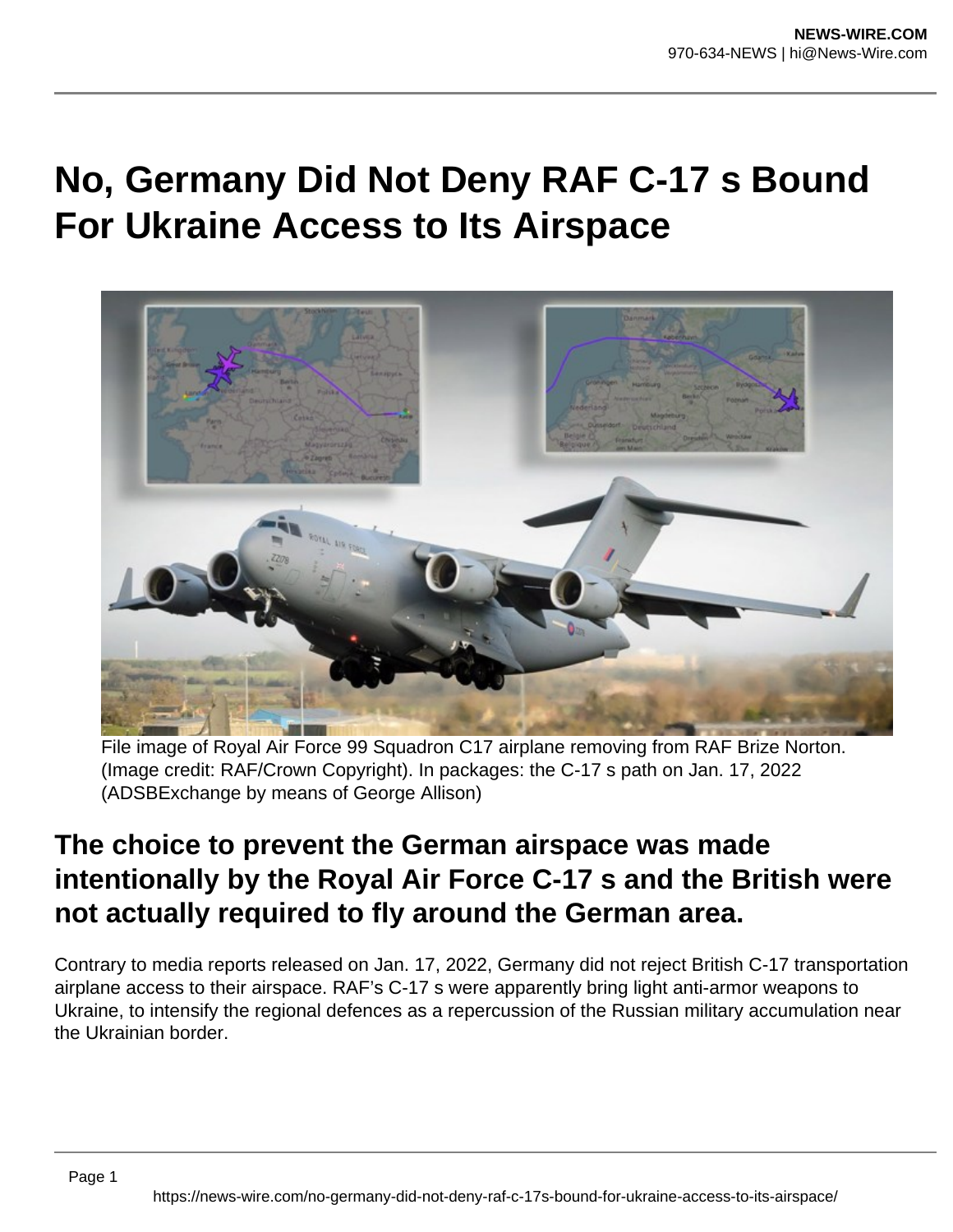British Defense Secretary Ben Wallace revealed London's strategies to provide Ukraine with light anti-tank defense weapons throughout a speech in the UK Parliament.

" Tens of countless Russian soldiers are placed near the Ukrainian border. Their implementation is not regular, and they are geared up with tanks, armoured battling cars, rocket weapons, and short-range ballistic rockets," Wallace stated in a declaration to your home of Commons on the circumstance in Ukraine the other day.

" We, and our Allies, have genuine and genuine cause for issue that the setup and scale of the force being put together, supported by Russian air and maritime long-range strike abilities stationed in the area, might be utilized for the function of performing a multi-axis intrusion of Ukraine."

" We have actually taken the choice to provide Ukraine with light, anti-armour, protective weapon systems. A little number of UK workers will likewise offer early-stage training for a brief time period, within the structure of Operation ORBITAL, prior to then going back to the United Kingdom."

Speculations that the shipment of the revealed anti-armour weapons might have taken a various path since of Berlin's rejection began to flow observing the path followed by the RAF Globemaster III freight airplane on flight tracking sites: the C-17 s flew throughout the Danish and Polish airspaces rather of going "direct" through the German airspace.

BREAKING NEWS|British C-17 transportation airplane are presently shuttling anti-armour weapons to Ukraine in the face of increasing Russian rhetoric. pic.twitter.com/ZsMyDQoZPw

— George Allison (@geoallison) January 17, 2022

While the real path selected for a military transportation flight depends upon a number of elements (time of the day, Diplomatic Clearances currently readily available, flight constraints, active NOTAMs, weather condition, and so on) the primary theory on social networks was that the airplane were required to fly beyond the German airspace due to the fact that Berlin had actually rejected the clearance to do so.

However, things got clarified on Jan. 18, 2022, when Julian Roepcke released a tweet today, specifying that the German MoD did not reject the C-17 s flying from Brize Norton through the German Airspace.

The German defence ministry states it did not prohibit the UK from utilizing German airspace for its C-17 flights to Ukraine; just that it got no such application. (See https://t.co/XR2poVn6ix) https://t.co/PNm41 ZDWHG

— Tom Nuttall (@tom\_nuttall) January 18, 2022

In truth, it appears that the choice to prevent the German airspace was made intentionally by the RAF organizers, and the British C-17 s were not truly required to fly around the German area: airplane bring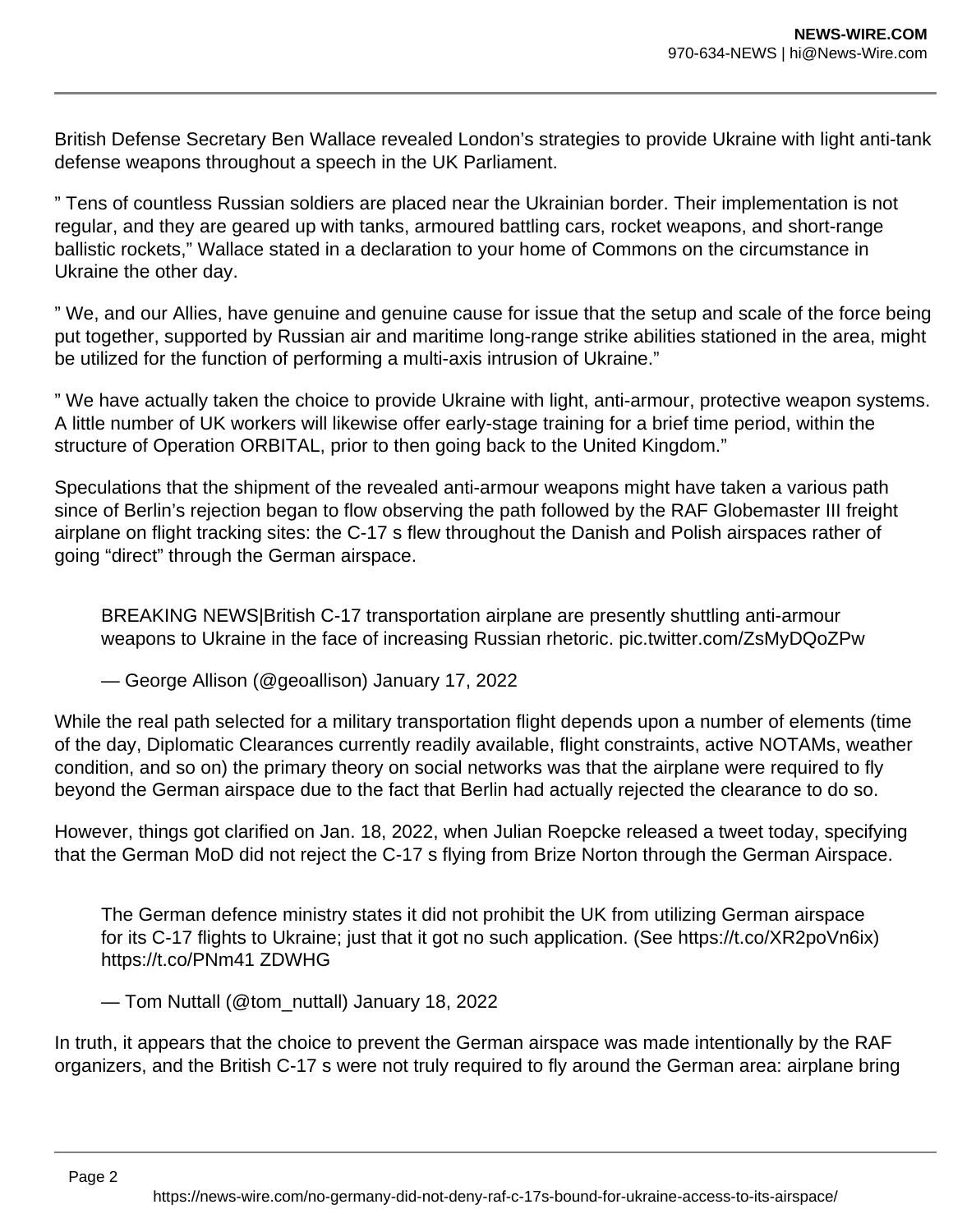particular sort of freight and/or weapons need a devoted clearance that the UK did not request (for factors yet to be revealed– although time may have been an aspect here); thus the path preventing the German airspace.

At the very same time, as kept in mind by a number of press reporters and experts, while the nature of their objective is entirely various, Germany has no issue in permitting NATO SIGINT/ELINT properties to fly through its airspace on their method to Ukraine, were a number of ISR (Intelligence Surveillance Reconnaissance) airplane are running in nowadays, to watch on the motion of forces near the borders.

Fun truth for those decrying Germany apparently obstructing allied flights to #Ukraine: Here's one crossing Germany. (Cargo flights with hazardous products like ammo need a devoted clearance, which the UK did not request according to @BMVg\_Bundeswehr) https://t.co/fsXng7hcP8

— thomas\_wiegold (@thomas\_wiegold) January 18, 2022

Indeed, as a repercussion of the reported military accumulation of Russian forces in the area we have actually observed a spike in U.S. and NATO monitoring over northern and eastern Ukraine, with the participation of RC-135 s and E-8C Joint Surveillance Target Attack Radar System (JSTARS).

#Ukraine -USAF RC135 W Rivet Joint JAKE11 -USAF E8C Joint STARS REDEYE6 pic.twitter.com/CR5FH1Rwwe

— Manu Gómez (@GDarkconrad) January 18, 2022

The E-8C J is a joint U.S. Air Force– Army program whose abilities were explained in a previous post we released here at The Aviationist:

The JSTARS is an air-borne fight management, command and control, intelligence, monitoring and reconnaissance platform. It utilizes a multi-mode side looking radar to find, track, and categorize moving ground lorries deep behind firing line. Its main objective is to offer theater ground and air leaders with ground security to support attack operations and targeting: through an antenna that can be slanted to either side of the airplane to establish a 120- degree field of vision, the JSTARS can cover almost 19,305 square miles (50,000 square kilometers) and discover targets from a range of 250 kilometers. The E-8C's function is to develop and upgrade the image of the battleground, focusing on ground and moving targets, the radar has likewise restricted AEW-like abilities: it can likewise spot helicopters, turning antennas and low, slow-moving set wing airplane even though these are partly concealed in the ground mess. Monitoring information can be communicated in near-real time to the Army and Marine Corps commonalities stations and to other ground command, control, interactions, computer systems